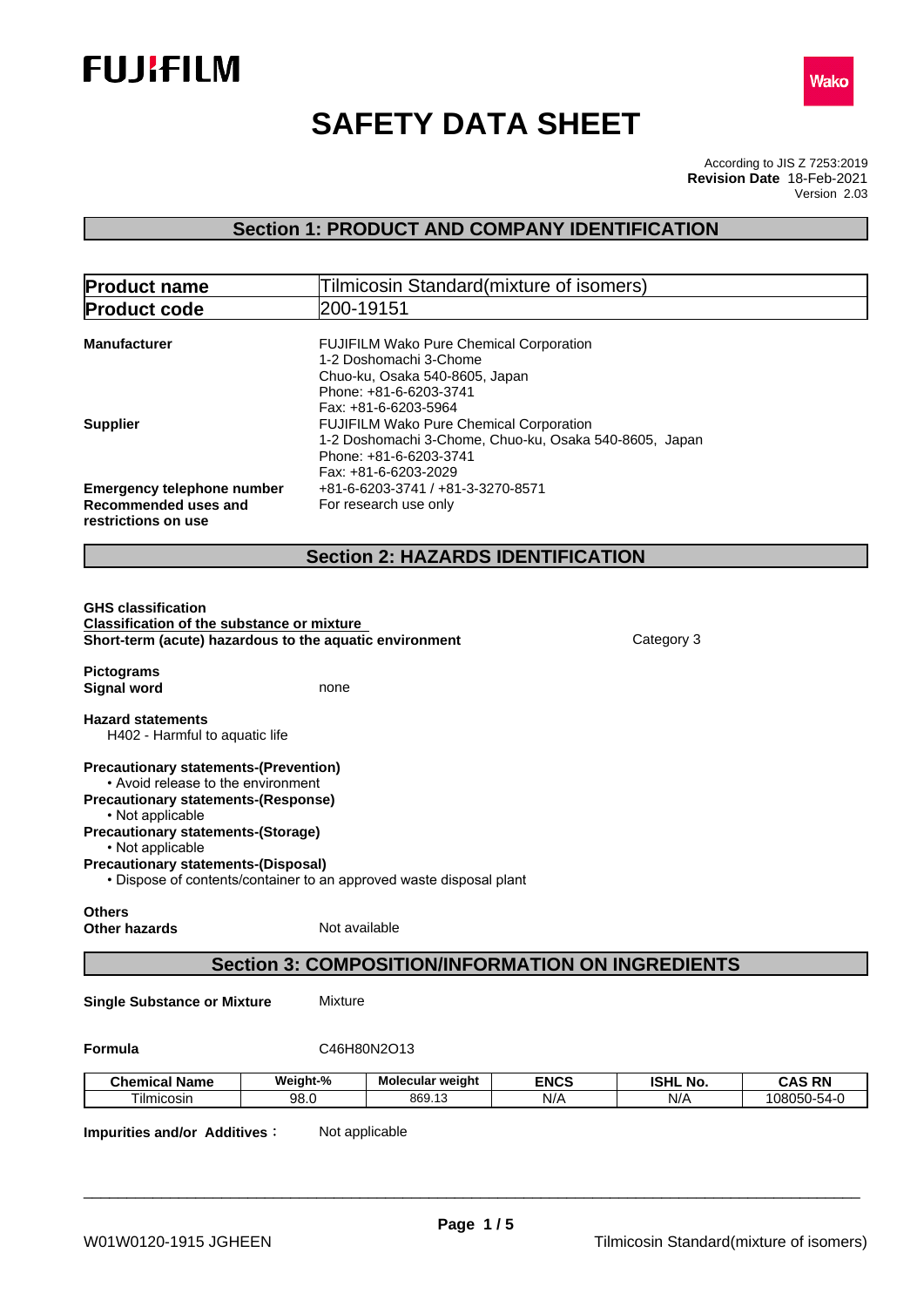**Substances Remarks:** This product is composed of isomer mixture.

# **Section 4: FIRST AID MEASURES**

#### **Inhalation**

Remove to fresh air. If symptoms persist, call a physician.

**Skin contact**

Wash off immediately with soap and plenty of water. If symptoms persist, call a physician.

#### **Eye contact**

IF IN EYES: Rinse cautiously with water for several minutes. Remove contact lenses, if present and easy to do. Continue rinsing. Immediate medical attention is required.

#### **Ingestion**

Rinse mouth. Never give anything by mouth to an unconscious person. Call a physician or poison control center immediately. Do not induce vomiting without medical advice.

#### **Protection of first-aiders**

Use personal protective equipment as required.

# **Section 5: FIRE FIGHTING MEASURES**

#### **Suitable extinguishing media**

Water spray (fog), Carbon dioxide (CO2), Foam, Extinguishing powder, Sand

**Unsuitable extinguishing media**

# No information available

### **Specific hazards arising from the chemical product**

Thermal decomposition can lead to release of irritating and toxic gases and vapors.

### **Special extinguishing method**

## No information available

#### **Special protective actions for**

#### **fire-fighters**

Use personal protective equipment as required.Firefighters should wear self-contained breathing apparatus and full firefighting turnout gear.

# **Section 6: ACCIDENTAL RELEASE MEASURES**

#### **Personal precautions, protective equipment and emergency procedures**

For indoor, provide adequate ventilation process until the end of working. Deny unnecessary entry other than the people involved by, for example, using a rope. While working, wear appropriate protective equipments to avoid adhering it on skin, or inhaling the gas. Work from windward, and retract the people downwind.

#### **Environmental precautions**

To be careful not discharged to the environment without being properly handled waste water contaminated.

# **Methods and materials for contaminent and methods and materials for cleaning up**

Sweep up and gather scattered particles, and collect it in an empty airtight container.

# **Recoverly, neutralization**

# No information available

# **Secondary disaster prevention measures**

Clean contaminated objects and areas thoroughly observing environmental regulations.

# **Section 7: HANDLING AND STORAGE**

#### **Handling**

#### **Technical measures**

Avoid contact with strong oxidizing agents. Use with local exhaust ventilation.

#### **Precautions**

Do not rough handling containers, such as upsetting, falling, giving a shock, and dragging. Prevent leakage, overflow, and scattering. Not to generate steam and dust in vain. Seal the container after use. After handling, wash hands and face, and then gargle. In places other than those specified, should not be smoking or eating and drinking. Should not be brought contaminated protective equipment and gloves to rest stops. Deny unnecessary entry of non-emergency personnel to the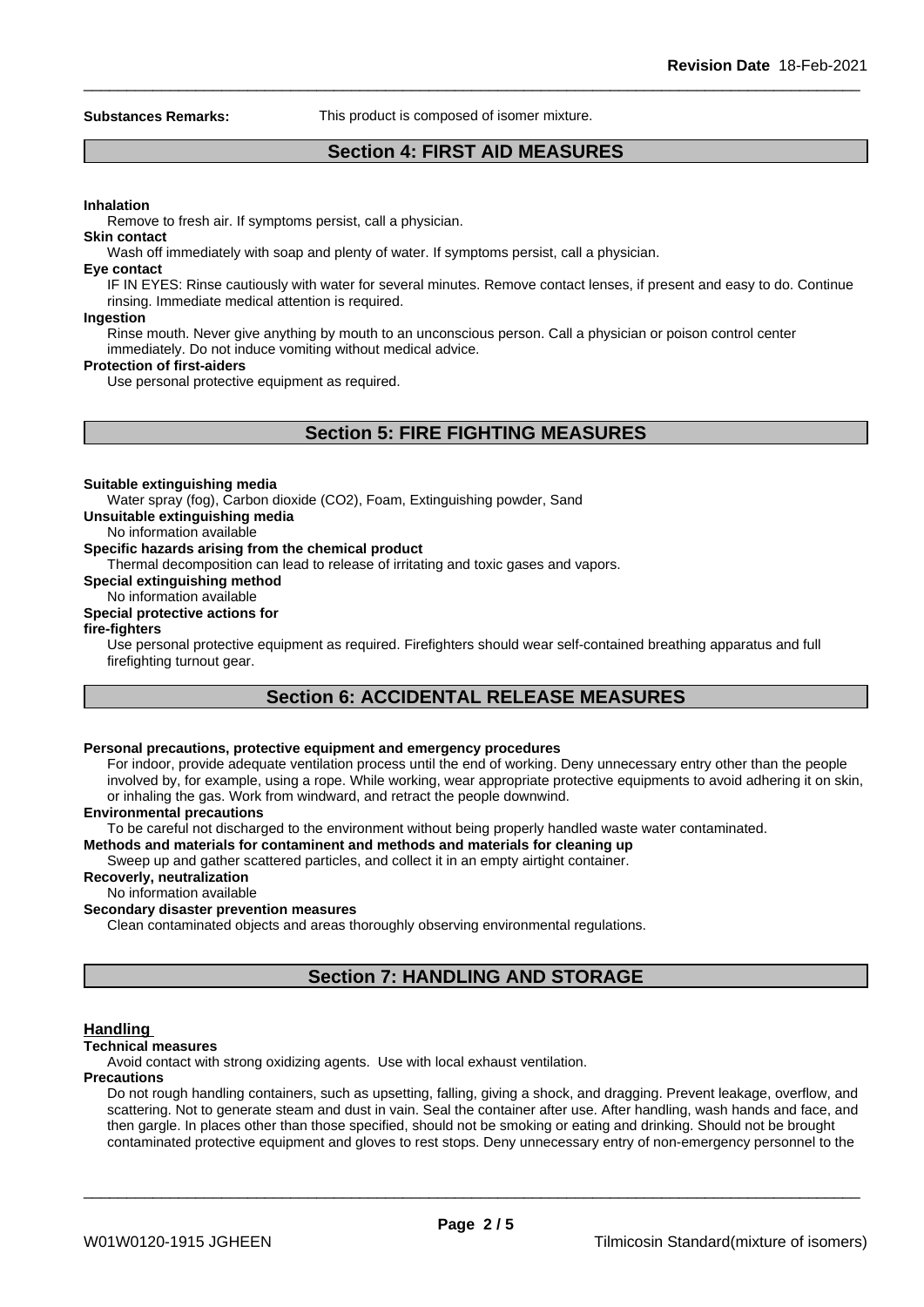handling area. **Safety handling precautions** Avoid contact with skin, eyes or clothing. Use personal protective equipment as required.**Storage Safe storage conditions Storage conditions** Container protected from light, and store tightly closed in freezer (-20°C). Packed with an inert gas. **Safe packaging material** Glass **Incompatible substances** Strong oxidizing agents

**Section 8: EXPOSURE CONTROLS/PERSONAL PROTECTION**

# **Engineering controls**

In case of indoor workplace, seal the source or use a local exhaust system. Provide the safety shower facility, and handand eye-wash facility. And display their position clearly.

**Exposure limits** This product, as supplied, does not contain any hazardous materials with occupational exposure limits established by the region specific regulatory bodies.

**Personal protective equipment Respiratory protection** Dust mask **Hand protection** Protection gloves **Skinandbody protection** Long-sleeved work clothes **General hygiene considerations**

**Eve protection Eve protective eyeglasses or chemical safety goggles** 

Handle in accordance with good industrial hygiene and safety practice.

# **Section 9: PHYSICAL AND CHEMICAL PROPERTIES**

**Form**

**Color** White - nearly white  $\sim$  Movement 2008. White - nearly white **Appearance** crystalline powder - powder - powder - powder - powder - powder - powder - powder - powder - powder - powder - powder - powder - powder - powder - powder - powder - powder - powder - powder - powder - powder -**Odor Odor** No data available<br> **Melting point/freezing point No data available Melting point/freezing point Boiling point, initial boiling point and boiling range** No data available **Flammability**<br> **Flammability**<br> **Evaporation rate:**<br>
No data available **Evaporation rate:** No data available **Flammability** (solid, gas): **Upper/lower flammability or explosive limits Upper** : **No data available**<br> **Lower** : **No data available**<br>
No data available **Flash point** No data available **Auto-ignition temperature:** No data available **Decomposition temperature:** No data available **pH** No data available<br>Viscosity (coefficient of viscosity) No data available **Viscosity** (coefficient of viscosity) **Dynamic viscosity No data available No data available No data available Solubilities** Ethanol and acetone : soluble . water : insoluble . **n-Octanol/water partition coefficient:(log Pow) No data available Vapour pressure** No data available **Specific Gravity / Relative density** No data available<br> **Vapour density** No data available **Vapour density Particle characteristics** No data available

**Lower:** No data available

# **Section 10: STABILITY AND REACTIVITY**

#### **Stability**

**Reactivity** No data available

**Chemical stability** May be altered by light.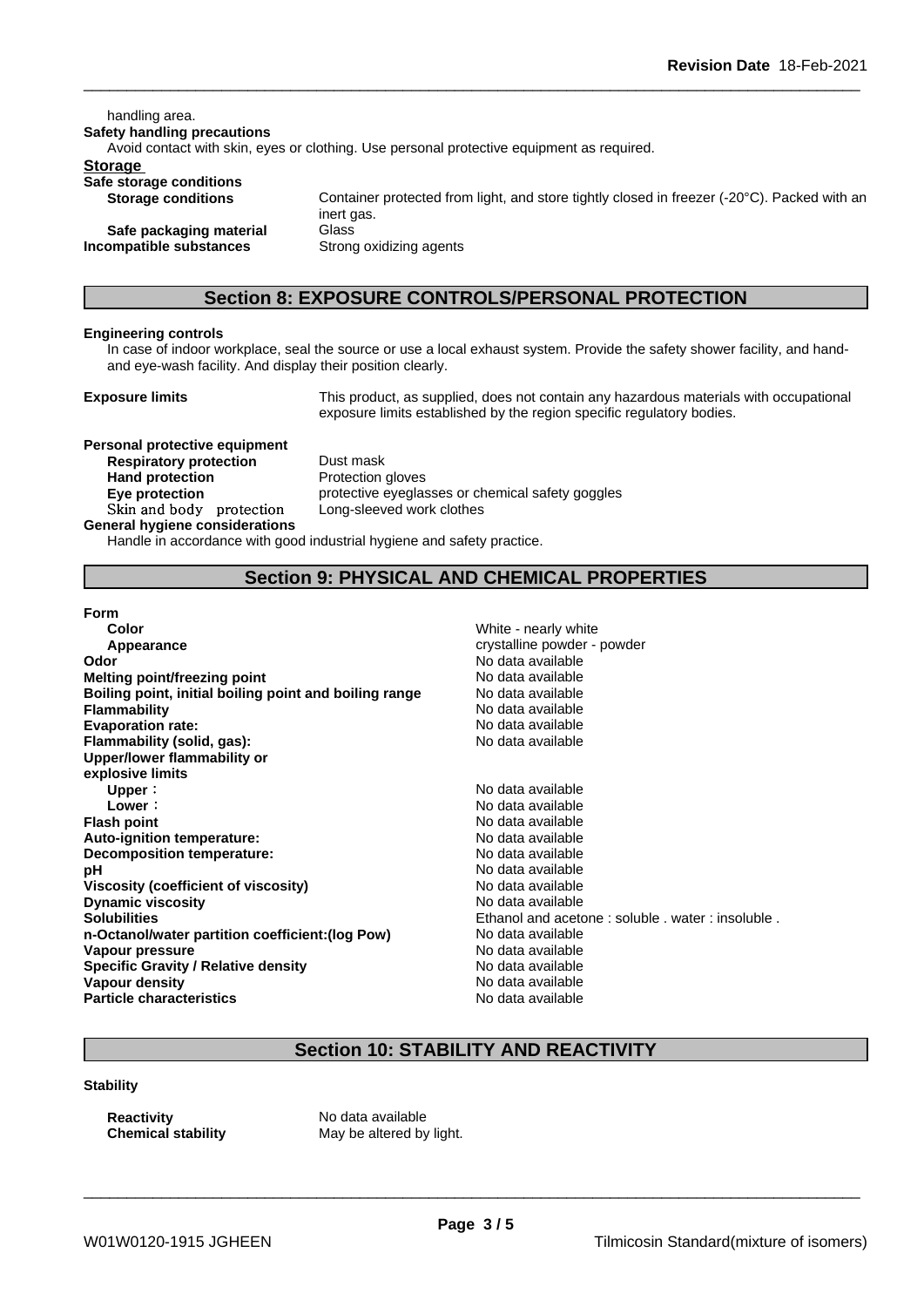#### **Hazardous reactions**

None under normal processing

**Conditions to avoid** Extremes of temperature and direct sunlight

# **Incompatible materials**

Strong oxidizing agents

**Hazardous decomposition products**

Carbon monooxide (CO), Carbon dioxide (CO2), Nitrogen oxides (NOx)

# **Section 11: TOXICOLOGICAL INFORMATION**

| <b>Acute toxicity</b> |                            |                           |                           |
|-----------------------|----------------------------|---------------------------|---------------------------|
| <b>Chemical Name</b>  | <b>LD50</b><br><b>Dral</b> | <b>LD50</b><br>Dermal     | <b>LC50</b><br>Inhalation |
| Tilmicosin            | Rat<br>2000.<br>) ma/ka    | Rabbit<br>5000<br>) ma/ka | N/A                       |

| <b>Skin irritation/corrosion</b>         | No data available |  |
|------------------------------------------|-------------------|--|
| Serious eye damage/ irritation           | No data available |  |
| <b>Respiratory or skin sensitization</b> | No data available |  |
| <b>Reproductive cell mutagenicity</b>    | No data available |  |
| Carcinogenicity                          | No data available |  |
| <b>Reproductive toxicity</b>             | No data available |  |
| <b>STOT-single exposure</b>              | No data available |  |
| <b>STOT-repeated exposure</b>            | No data available |  |
| <b>Aspiration hazard</b>                 | No data available |  |

# **Section 12: ECOLOGICAL INFORMATION**

**Ecotoxicity** No information available

**Other data** No data available

**Persistence and degradability** No information available<br>**Bioaccumulative potential** No information available **Bioaccumulative potential Mobility** in soil **Mobility in** Soil No information available **Hazard to the ozone layer** No information available

# **Section 13: DISPOSAL CONSIDERATIONS**

#### **Waste from residues**

Disposal should be in accordance with applicable regional, national and local laws and regulations. **Contaminated container and contaminated packaging**

Disposal should be in accordance with applicable regional, national and local laws and regulations.

# **Section 14: TRANSPORT INFORMATION**

| <b>ADR/RID</b><br>UN number<br>Proper shipping name:<br><b>UN classfication</b><br><b>Subsidiary hazard class</b> | Not regulated<br>- |
|-------------------------------------------------------------------------------------------------------------------|--------------------|
| Packing group<br><b>Marine pollutant</b>                                                                          | Not applicable     |
| <b>IMDG</b><br>UN number                                                                                          | Not regulated<br>- |